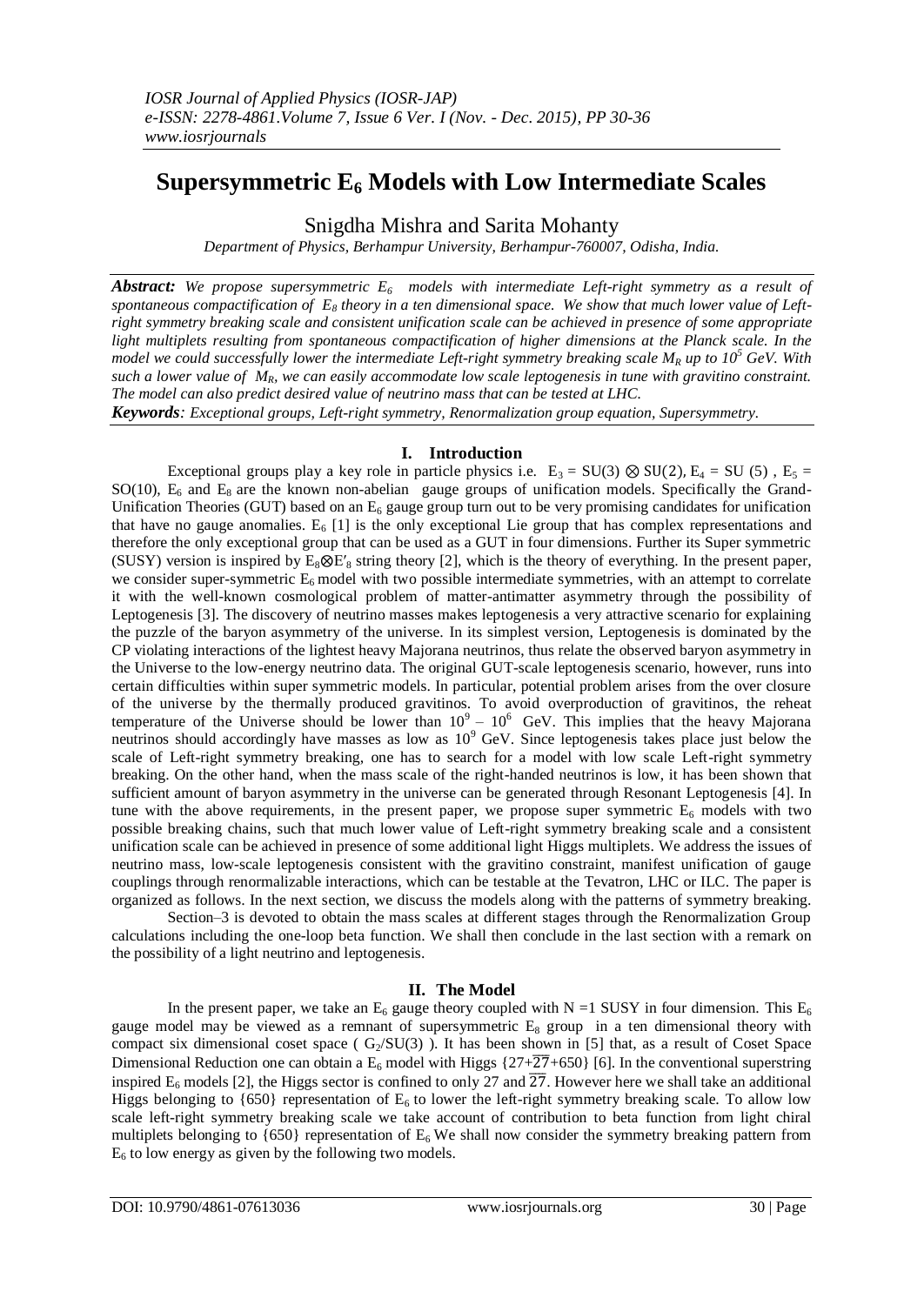**Model -I**:

 $\mathbf{E}_6 \otimes \textbf{SUSY} \stackrel{\textbf{M}_{\textbf{P}}}{\longrightarrow} \textbf{SU(2)}_{\textbf{L}} \otimes \textbf{SU(2)}_{\textbf{R}} \otimes \textbf{SU(4)}_{\textbf{C}} \otimes \textbf{U(1)}_{\Psi} \left( \textbf{G}_{2241} \right) \otimes \textbf{SUSY}$  $\stackrel{M_U}{\rightarrow} SU(2)_L \otimes SU(2)_R \otimes SU(3)_C \otimes U(1)_{B-L} \otimes U(1)_\Psi(G_{22311}) \otimes SUSY$  $\xrightarrow{\mathsf{M}_{\mathsf{R}}} \mathsf{SU}(2)_{\mathsf{L}} \otimes \mathsf{SU}(3)_{\mathsf{C}} \otimes \mathsf{U}(1)_{\mathsf{y}} \otimes \mathsf{U}(1)_{\mathsf{\chi}} \left( \mathrm{G}_{2311} \right) \otimes \mathsf{SUSY}$  $\xrightarrow{\mathsf{M_S=M_X}}$  **SU**(2)<sub>L</sub>  $\otimes$ **SU**(3)<sub>C</sub> $\otimes$ **U**(1)<sub>y</sub> (G<sub>231</sub>)  $\xrightarrow{M_Z} SU(3)_C \otimes U(1)_Q(G_{31})$  (1)

In the above breaking channel, the first step of symmetry breaking takes place at Planks scale. Here the exceptional gauge group  $E_6$  is broken down to the Left – Right Pati-Salam group (G<sub>422</sub>) extended by an additional U(1)<sub>Ψ</sub> by the vacuum expectation value (VeV) of  $(1,1,1)_0$  (G<sub>4221Ψ</sub>) contained in 54<sub>0</sub> representation of SO(10)  $\otimes$ U(1)<sub>x</sub> ⊂650 of E<sub>6</sub>. In the first step, the effect of 54<sub>0</sub> containing G<sub>224</sub>-singlets breaks SO(10) keeping D-parity intact [6]. Then in the second step, the SU(4) symmetry is broken down to SU(3)<sub>C</sub>⊗U(1)<sub>B-L</sub> by the VeV of (1,1,15)<sub>0</sub> ⊂45<sub>0</sub> and 210<sub>0</sub> ⊂650, near the Gut scale M<sub>U</sub>. Here we may note that within the mass scale M<sub>U</sub> and  $M_P$  there is a surrogate SUSY GUT [7] based on  $(G_{2241}) \otimes$  SUSY which resolves the proton decay as well as the doublet-triplet splitting problem of SUSY GUTs, with a Planck scale unification in a more natural way. This is also expected, as  $E_6$  may be viewed as remnant of  $E_8$  superstring theory at the Planck scale. In the next step the SU(2)<sub>R</sub>⊗U(1)<sub>Ψ</sub>⊗U(1)<sub>B-L</sub> symmetry is broken down to U(1)<sub>v</sub>⊗U(1)<sub>*x*</sub> symmetry at the M<sub>R</sub> scale, by the VeV of  $(1,2,\bar{4})_{1/2}$   $\oplus (1,2,4)_{1/2}$  of  $16_{1/2}\oplus\overline{16}_{1/2}$   $(SO(10)\otimes U(1)_\chi)$   $\subset 27\oplus\overline{27}$  representation of E<sub>6</sub>. Then the U(1)<sub>x</sub> symmetry is spontaneously broken down at the super symmetry scale  $M_S$  which is assumed to occur at the TeV scale. This is achieved by the  $G_{2241}$  singlet  $S(1,1,1)_2$  contained in the {27} representation. Finally the electroweak symmetry breaking is achieved by the VeV of the bi-doublet (2,2,1). $\Box$  ⊂ 10. $\Box$  ⊂ 27, at Mz.

## **Model-II**:

$$
\xrightarrow{E_6 \otimes SUSY \xrightarrow{M_P} SU(2)_L \otimes SU(2)_R \otimes SU(3)_C \otimes U(1)_{B-L} \otimes U(1)_{\Psi} (G_{22311}) \otimes SUSY} \xrightarrow{M_R} SU(2)_L \otimes SU(3)_C \otimes U(1)_{\mathbf{y}} \otimes U(1)_{\mathbf{y}} (G_{2311}) \otimes SUSY \xrightarrow{M_X} SU(2)_L \otimes SU(3)_C \otimes U(1)_{\mathbf{y}} (G_{231})} SU(3)_C \otimes U(1)_{\mathbf{y}} (G_{31})
$$
\n(2)

Here the SUSY  $E_6$  symmetry is broken down to the Left–right symmetry  $SU(2)_L \otimes SU(2)_R \otimes SU(3)_C \otimes U(1)_{B-L}$  extended by an additional  $U(1)_Y$ , i.e. (G<sub>22311</sub>), by the vacuum expectation value (VeV) of  $(1,1,15)_{0}(G_{2241}) \subset 210_{0}(SO(10) \otimes U(1)_{\Psi}) \subset 650$ , near the Planck scale M<sub>P</sub>. In the next step, as in the previous model, the SU(2)<sub>R</sub>⊗U(1)<sub>Ψ</sub>⊗U(1)<sub>B-L</sub> symmetry is spontaneously broken to U(1)<sub>y</sub>⊗U(1)<sub>x</sub> symmetry at the M<sub>R</sub> scale. This U(1)<sub>x</sub> symmetry is broken spontaneously at a mass scale M<sub>x</sub> of the order of  $10^3$  GeV, by the  $G_{2311}$  singlet  $(1,1)_{0,2}$  contained in the  $\{27\}$  representation. This may provide a heavy neutral Z-boson along with the conventional Z-boson. Finally the electro-weak symmetry breaking occurs at  $(M_Z)$ . For simplicity, we consider that the Supersymmetry scale  $(M<sub>S</sub>)$  lie at the electroweak symmetry breaking scale  $(M<sub>Z</sub>)$ .

## **III. Gauge Coupling Unification through Renormalization Group Analysis.**

Now we discuss the Renormalization Group equations, including one-loop beta function contributions to calculate the corresponding mass scales at different stages. In the minimal supersymmetric models, it has been observed that, the inter mediate scale  $M_R$  is very close to the Grand Unification scale  $M_{\text{U}}$ ~10<sup>16</sup> GeV at the one-loop level, which is inconsistent with the accommodation of leptogenesis in the model. In the present case, we show that the result can be better and consistent with leptogenesis, if some additional light multiples are taken into account. As has been mentioned before, to implement leptogenesis, the intermediate mass scale (where the Left-Right symmetry breaks) must be much lower ( $M_R < 10^9$ GeV). Therefore to lower the  $M_R$  scale consistently, we consider some appropriate additional light multiplets, belonging to  $\{650\}$  representation of  $E_6$ which get their respective masses at the  $M_R$  scale. The effect of these multiplets will be visible through renormalization group equation, which we shall discuss in detail for Model-I and Model-II respectively.

We shall now consider the Renormalization Group (R.G.) equations involved at different mass scales involved in the symmetry breaking pattern of Model-I. Between the mass scales  $M_Z$  and  $M_S$  the R.G. equations run as,

$$
\alpha_{i}^{-1}(M_{Z}) = \alpha_{i}^{-1}(M) + \frac{bi}{2\pi} \{ ln \left( \frac{M}{M_{Z}} \right) \}
$$
  
\n
$$
\Rightarrow \alpha_{i}^{-1}(M) = \alpha_{i}^{-1}(M_{Z}) - \frac{bi}{2\pi} [ln(10) log_{10}(M) - ln(M_{Z})]
$$
\n(3)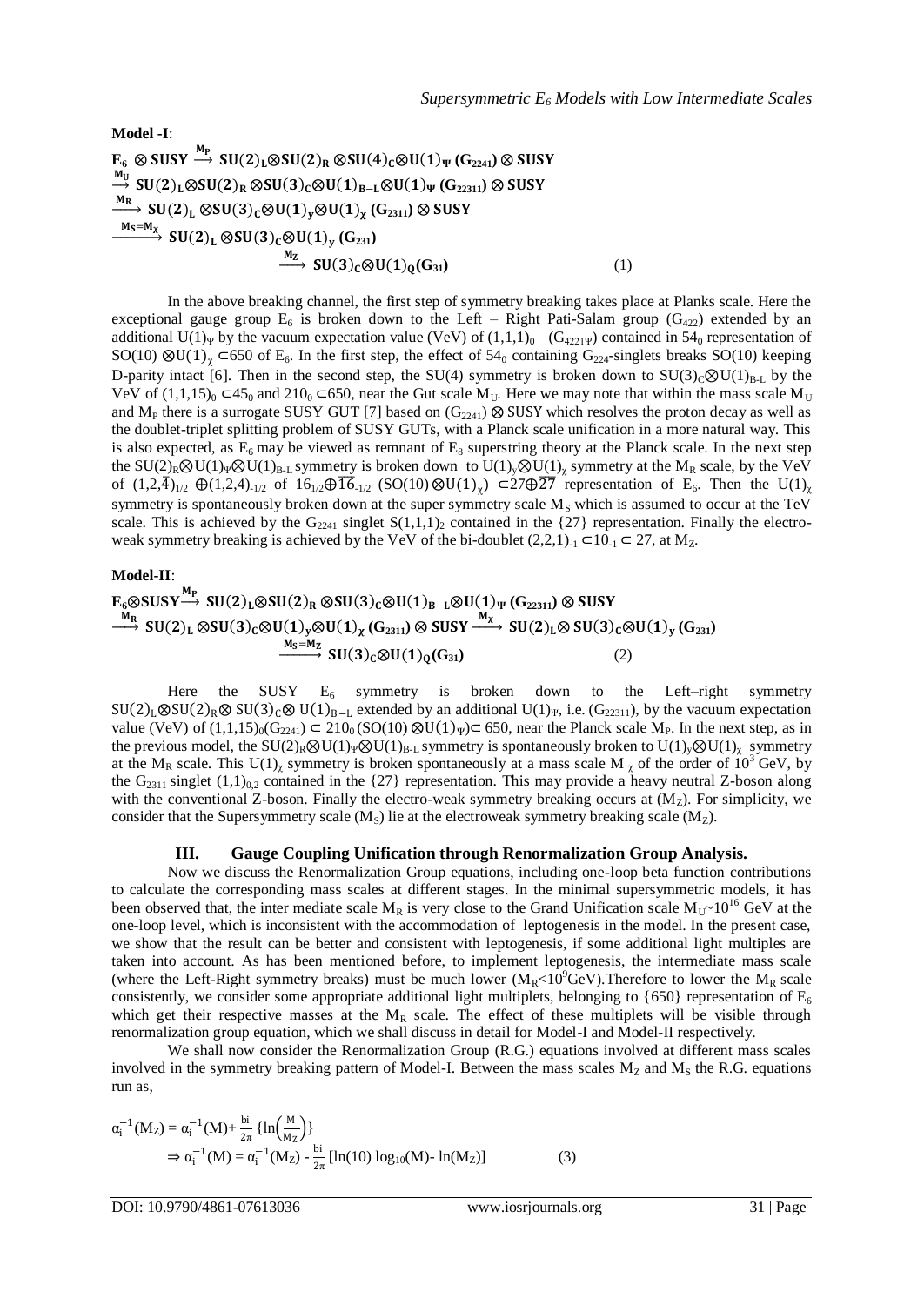where,  $\alpha_i = (g_i^2/4\pi)$ ,  $g_i$  being the coupling constant for the corresponding gauge interaction. Here 'i' stands for  $SU(3)_C$ ,  $SU(2)_L$  and  $U(1)_Y$  gauge groups and b<sub>i</sub> is the one loop beta function. The formula for non-super symmetric beta function values involved in one-loop calculations for SU(N) group are given as:

$$
bi = \frac{-11}{3} N + \frac{4}{3} N_g + \frac{1}{6} \sum Ti^2.
$$
 (4)

Here  $N_g$  is the number of generation,  $T_i$  is the contribution from Higgs. The electro-weak symmetry breaks by the VeV of the bi-doublet  $\phi(2,2,1)$ -1 [under G<sub>2241</sub>] and also the Left-handed doublet H<sub>L</sub>(2,1,4)<sub>1/2</sub> ⊂16<sub>1/2</sub> ⊂ 27. Therefore the beta function value for this stage are given as

$$
\begin{pmatrix} b_y \ b_{21} \ b_{3c} \end{pmatrix} = \begin{pmatrix} \frac{21}{5} \\ -3 \\ -7 \end{pmatrix}
$$
 (5)

At the  $M<sub>S</sub>$  scale the MSSM particles get mass, therefore the formula for beta function values gets changed to,

$$
b_i^s = -3N + 2Ng + \Sigma Ti, \text{ (for } i = SU(3)_C, SU(2)_L, U(1)_y)
$$
 (6)

For the mass scale lying between Minimal Supper Symmetry breaking scale and the intermediate Left-Right Symmetry breaking Mass scale  $(M_S < M < M_R)$ , the minimal super symmetric standard model one-loop beta function coefficients are given as:

$$
\begin{pmatrix} b_y \\ b_{2l} \\ b_{3c} \end{pmatrix} = \begin{pmatrix} \frac{33}{5} \\ 1 \\ -3 \end{pmatrix}
$$
 (7)

The corresponding R.G. equations is given as,

$$
\alpha_{i}^{-1}(M) = \alpha_{i}^{-1}(M_{S}) - \frac{b_{i}^{s}}{2\pi} [\ln(10) \log_{10}(M) - \ln(M_{S})]
$$
 (8)

Then for the mass scale between the intermediate Left-Right symmetry breaking scale and GUT scale  $(M_R < M < M_{GUT})$ , the renormalization group equations run as:

$$
\alpha_i^{-1}(M) = \alpha_i^{-1} (M_R) - \frac{b_i^s}{2\pi} [\ln(10) \log_{10}(M) - \ln(M_R)],
$$
  
Here i = SU(3)<sub>C</sub>, SU(2)<sub>L</sub>=SU(2)<sub>R</sub>, U(1)<sub>B-L</sub>. (9)

Now we shall consider some additional light multiplets, which get their respective masses at the intermediate Left-Right Symmetry breaking mass scale  $(M_R)$  as,

- $\triangleright$  Two copies of  $\sigma(1,1,3)_{-1/3,1}$  ⊕  $\bar{\sigma}(1,1,3)_{1/3,1}$  (G<sub>22311</sub>) ⊂ 10<sub>1</sub> ⊂ 27
- $\triangleright$  One copy of η(1,1,3)<sub>-2/3,0</sub>  $\oplus$   $\bar{\eta}$  (1,1,3)<sub>2/3,0</sub>(G<sub>22311</sub>) ⊂ 45<sub>0</sub>⊂650
- > Two copies of H<sub>L</sub>(2,1,1)<sub>1/2,-3</sub> ⊕ $\overline{H}_R(1,2,1)_{1/2,3}$  and  $\overline{H}_L(2,1,1)_{1/2,3}$  ⊕ H<sub>R</sub>(1,2,1)<sub>1/2,3</sub> (G<sub>22311</sub>) ⊂ 144<sub>-3</sub> ⊕  $\overline{144_3}$  ⊂ 650 of  $E_6$  (10)

So, all these extra light multiplets contribute to the beta function value for the mass scale greater than  $M_R$ . Therefore the one loop beta function contributions between mass scales  $M_R$  and  $M_U$  are given as,

$$
\begin{pmatrix} b_{B-L} \\ b_{2L=2R} \\ b_{3c} \end{pmatrix} = \begin{pmatrix} 18 \\ 3 \\ 0 \end{pmatrix}
$$
 (11)

Finally in between the Grand Unification Mass scale  $M_U$  and Plank scale ( $M_U < M < M_P$ ), the R.G. equation runs as:

$$
\alpha_{i}^{-1}(M) = \alpha_{i}^{-1} (M_{U}) - \frac{b_{i}^{s}}{2\pi} [\text{In}(10) \log_{10}(M) - \text{In}(M_{U})]
$$
\n(For\n
$$
SU(4)_{C_{i}} SU(2)_{L} = SU(2)_{R} \text{ and } U(1)_{\psi})
$$
\n(12)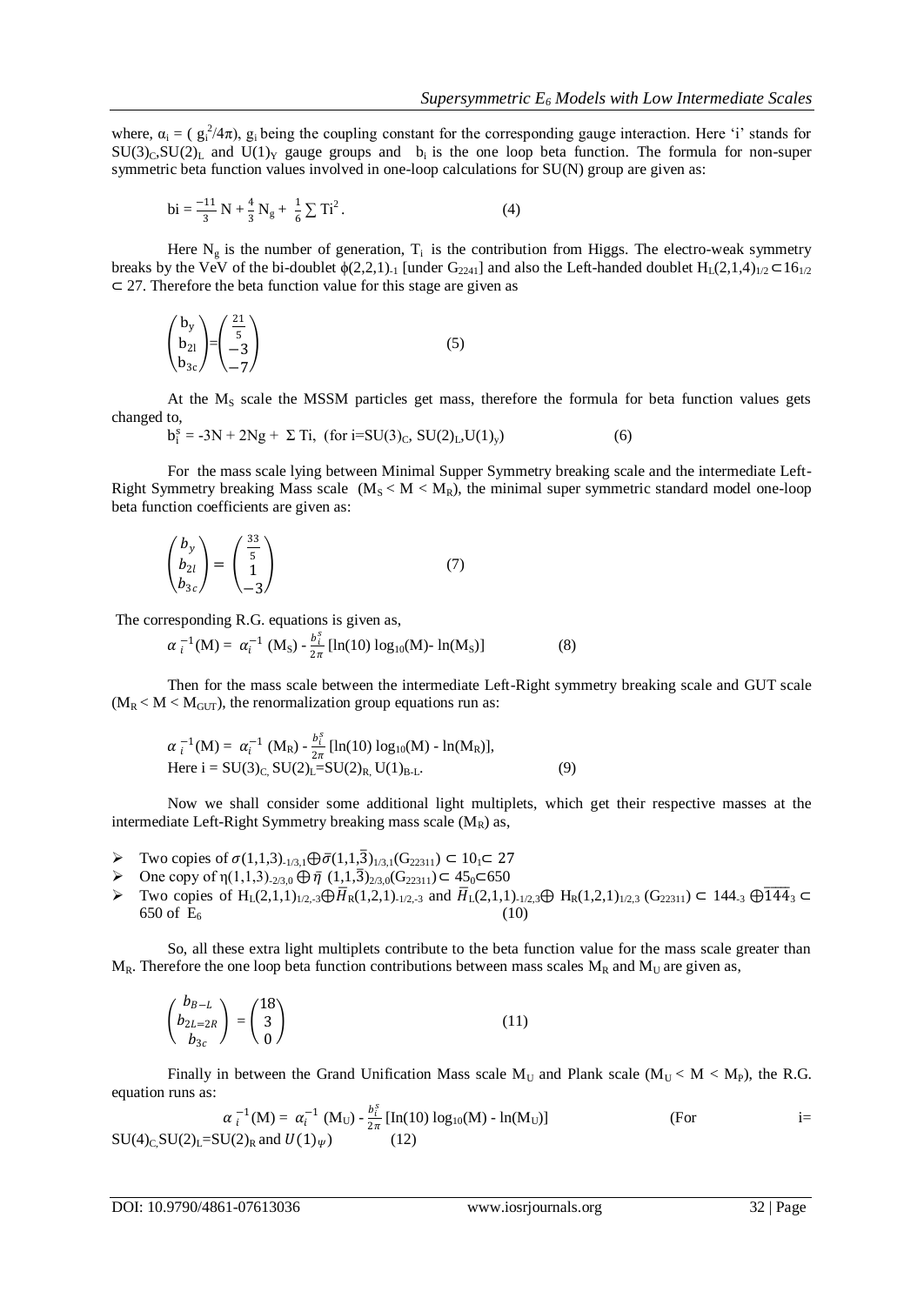The beta function contributions in this stage are given as:

$$
\begin{pmatrix} b_{\psi} \\ b_{2L=2R} \\ b_{4_c} \end{pmatrix} = \begin{pmatrix} 11.3 \\ 9 \\ 4 \end{pmatrix}
$$
 (13)

Using the R.G. equations (3), (8), (9) and(12), we can observe the running couplings of  $SU(4)<sub>C</sub>$ ,  $SU(2)_L$  and  $SU(2)_R$  unify at a very high scale close to the Plank scale (M<sub>P</sub>)≈10<sup>19</sup>GeV. We assume the total unification of all the forces at that mass scale (M<sub>P</sub>). Therefore the gauge coupling for U(1)<sub>Ψ</sub> run down from that scale to the  $M_R$  scale (with the beta function value 11.3). Then at  $M_R$  the values of the gauge coupling constant for U(1)χ [8] is determined by the linear combination of values of coupling constant of groups U(1)<sub>Ψ</sub>, SU(4)<sub>C</sub> and SU(2)<sub>R</sub>. At the M<sub>R</sub> scale, the SU(2)<sub>R</sub>⊗U(1)<sub>Ψ</sub> ⊗U(1)<sub>B-L</sub> symmetry is broken to U(1)<sub>y</sub> ⊗ U(1)<sub>x</sub> symmetry by the VeVs of  $(1,2,4)_{1/2}H_R \oplus (1,2,\overline{4})_{1/2}H_R$ . The gauge bosons associated with diagonal SU(4) generator is  $T_4^{15}$  =  $T_{B-L}$ , the diagonal SU(2)<sub>R</sub> generator  $T_R^3$  and the U(1)<sub>Ψ</sub> generator T<sub>Ψ</sub> are related by the Higgs bosons to create two light mass less gauge bosons associated with  $U(1)_y$  and  $U(1)_\chi$ .

$$
U(1)_{B-L} \otimes U(1)T_4^3 \otimes U(1)_Y \longrightarrow U(1)_Y \otimes U(1)_\chi \tag{14}
$$

Therefore at  $M_R$ , we can write,  $R^3$  -  $C_{12}^2$  $^{2}_{12}Y$  (15)

Where C<sub>12</sub> = Cos  $\theta_{12}$ , for  $\theta_{12}$ , is the mixing angle such that, tan  $\theta_{12} = \frac{g_{2R}}{g_{2R}}$  $\frac{g_{2R}}{g_{B-L}}$ . Here Y and  $\chi$  are not normalized, such that the normalized charges are,  $Y \Rightarrow (Y/N_Y)$  and  $\chi \Rightarrow (\chi/N_X)$ , where  $N_Y^2 = 3/5$ ,  $N_X^2 = 7$ - $2\mathcal{C}_{12}^2 + \left(\frac{5}{3}\right)$  $\frac{5}{3}$   $C_{12}^4$ . Thus at M<sub>R</sub> we can write that,

$$
\alpha_{B-L}^{-1} = \frac{5}{2}\alpha_Y^{-1} - \frac{3}{2}\alpha_{2L}^{-1} \tag{16}
$$

Now the value of the gauge coupling constant of  $U(1)_\gamma$  at  $M_R$  scale, can be calculated from the following equation.

$$
\alpha_{\chi}^{-1} = \frac{1}{N_{\chi}^2} \Big[ 6 \alpha_{\psi}^{-1} + \frac{1}{\alpha_{B-L} + \alpha_{2R}} \Big] \tag{17}
$$

Here,  $N_{\chi}^2$  is the normalization constant and is related to the cosine of the mixing angle C<sub>12</sub>, as has been mentioned before. In between the mass scales  $M_R$  and  $M_S$ , the gauge coupling of  $U(1)_\chi$  runs down according to the renormalization group equation

$$
\alpha_{\chi}^{-1}(M) = \alpha_{\chi}^{-1}(M_R) + \frac{b\chi}{2\pi} \{ \ln (M_R) - \ln(M) \}
$$
 (18)

Here bχ is the beta function value for U(1)<sub>X</sub>, which also varies with the cosine of the mixing angle C<sub>12</sub> as in the formula bellow

$$
b\chi = 6 + \Sigma T_{\chi}^{2} = 6 + \frac{1}{N_{\chi}^{2}} \Sigma \chi_{i}^{2}
$$
 (19)

Where  $\chi_i$  can be calculated by equation (15). The values of  $\chi_i^2$ , N<sub>x</sub> and b<sub>x</sub> for different M<sub>R</sub> scale are noted in the Table-1.

| Table-1: Beta function value of U(1), corresponding to different $M_{R}$ |            |                                                 |        |          |  |  |
|--------------------------------------------------------------------------|------------|-------------------------------------------------|--------|----------|--|--|
| $M_R$ (GeV)                                                              | $C_{12}^2$ | $\sum \chi_i^2 = \chi_{\phi}^2 + \chi_{\phi}^2$ | N.     |          |  |  |
| 10 <sup>5</sup>                                                          | 0.2518     | 8.5598                                          | 6.602  | 7.296533 |  |  |
| 10 <sup>6</sup>                                                          | 0.2619     | 8.4478                                          | 6.5905 | 7.296529 |  |  |
| $10^7$                                                                   | 0.2731     | 8.5283                                          | 6.578  | 7.29648  |  |  |
| $10^{8}$                                                                 | 0.2857     | 8.5101                                          | 6.5645 | 7.29637  |  |  |

Using the evolution equations (3), (8), (9), (12) and (18) along with the values of  $b<sub>\gamma</sub>$  (as given in Table -1), we obtain the mass scales  $\dot{M}_U$  and  $M_P$  graphically for  $M_R$  in the range 10<sup>5</sup>-10<sup>8</sup> GeV. Here we have used the input values of Standard Model coupling measured on the Z-pole at LEP as  $\alpha_1(M_Z) = 0.016947$ ,  $\alpha_2(M_Z) =$ 0.033813 and  $\alpha_3(M_Z) = 0.1187$  to calculate the couplings. We observe that consistent M<sub>U</sub> and M<sub>P</sub> are obtained even with low  $M_R$  as given in Figure 1-4.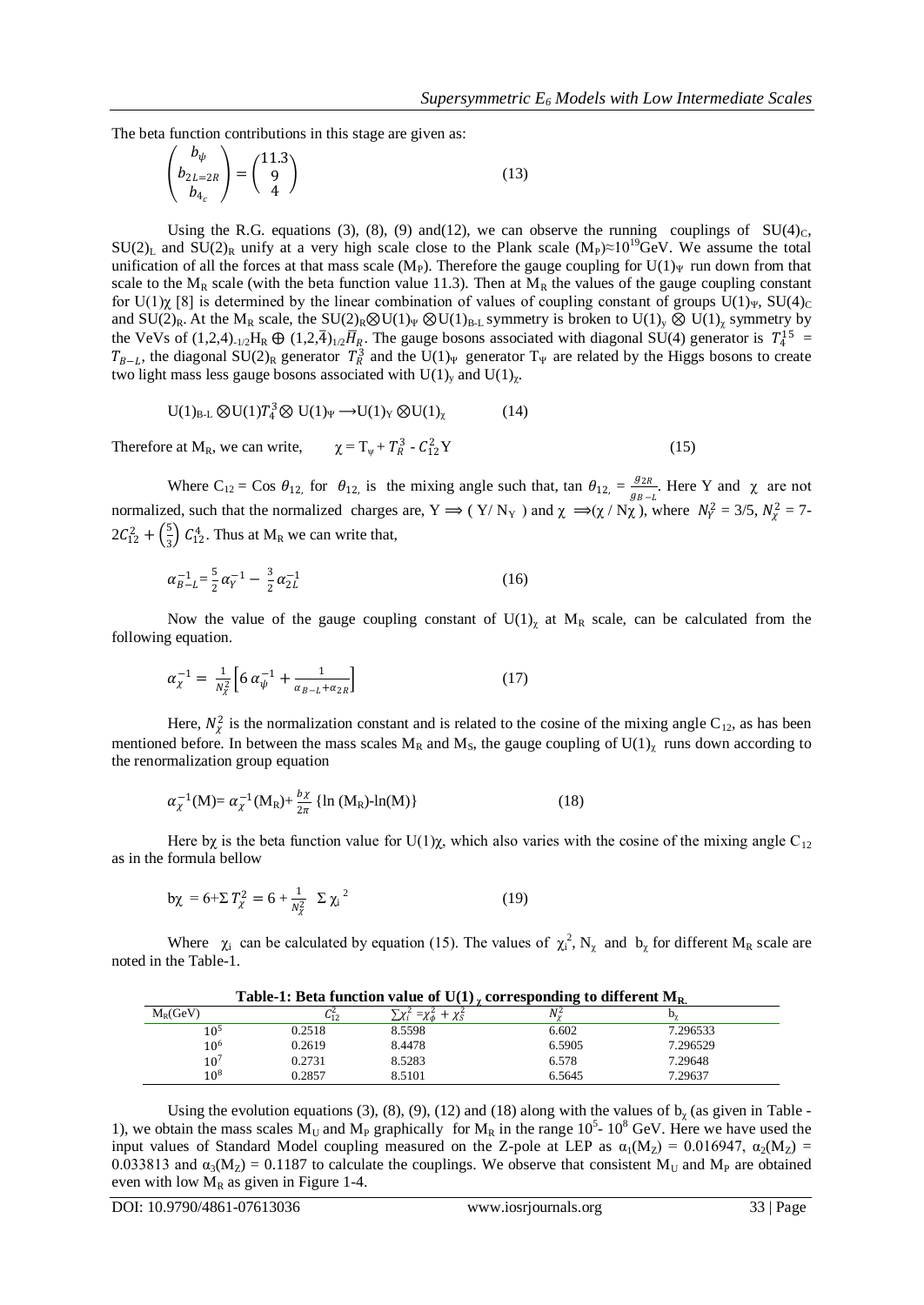

From the graph, we have noted down the values of coupling constants and masses at the unification scale corresponding to the different values of the intermediate scales  $(M_R)$ . The result is given in Table-2.

|                | <b>THERE</b> If the set of $\mathbb{R}$ is the same $\mathbb{R}$ for different values of $\mathbb{R}$ |                |                  |
|----------------|-------------------------------------------------------------------------------------------------------|----------------|------------------|
| $M_R$ in (GeV) | $M_{\text{II}}$ in (GeV)                                                                              | $M_P$ in (GeV) | $\propto$ $\sim$ |
| 105            | 10 <sup>16.229</sup>                                                                                  | $10^{18.61}$   | 8.899            |
| $10^{6}$       | 10 <sup>16.2285</sup>                                                                                 | $10^{18.405}$  | 10.307           |
| $10^7$         | 10 <sup>16.2285</sup>                                                                                 | $10^{18.205}$  | 11.7             |
| $10^{8}$       | $10^{16.2285}$                                                                                        | $10^{18.005}$  | 13.093           |

Table-2 : Mass scales  $M_U$ ,  $M_P$  and  $\propto_p^{-1}$  for different values of  $M_R$ .

Similarly, we can achieve a low intermediate scale with Model-II( as given in eq. (2)) and a consistent Planck scale unification with an intermediate  $G_{22311}$  symmetry, when the contributions from some light multiplets are taken into account. Now we consider the R.G. equations at different mass scales as has been done in Model-I. Between the mass scales  $M_{Z=8}$  to  $M_{\chi}$  the RNGE are given as,

$$
\alpha_i^{-1}(M_Z) = \alpha_i^{-1}(M_\chi) + \frac{\text{bi}}{2\pi} \left\{ \ln \left( \frac{M}{M_Z} \right) \right\}, \ i = 3c, 2L, Y \tag{20}
$$

Where the one loop beta function  $b_i$  includes the supersymmetric contributions as has been given in eq. (7). Then in the similar manner, as in the previous model, we can have Renormalization Group equations for subsequent stages of symmetry breaking. Between the mass scale  $M_{\chi}$  to  $M_{R}$  we follow the same evolution equations. Now we consider some appropriate additional light multiplets, belonging to {650} and {27} representation of  $E_6$  which get their respective masses at the  $M_R$  scale in order to achieve low intermediate symmetry. We take the following light multiplets,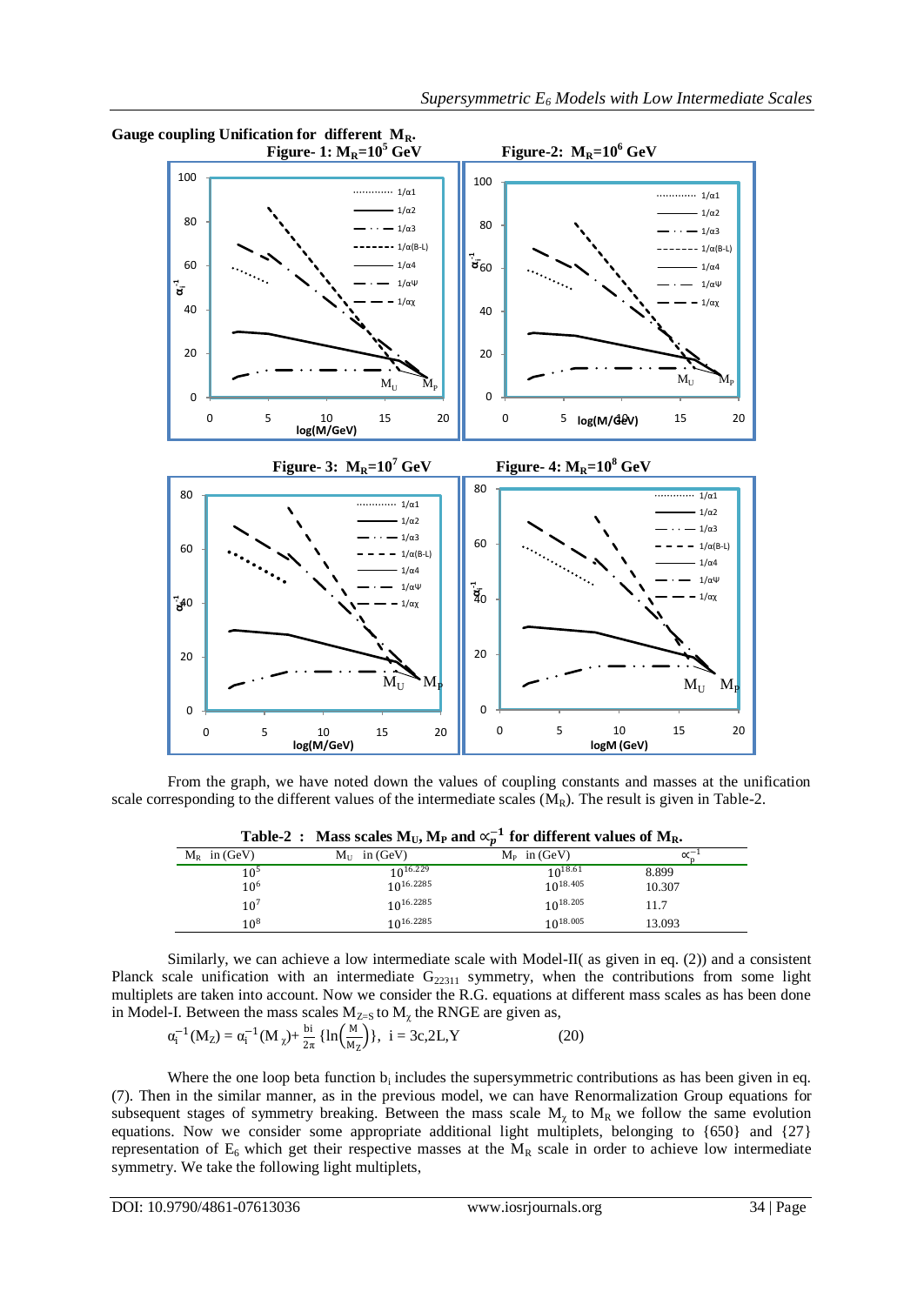One copy of each

- $\triangleright$  η(1,1,6)<sub>-2/3,0</sub> (G<sub>22311</sub>) ⊂(1,1,20')<sub>0</sub>(G<sub>2241</sub>) ⊂ 54<sub>0</sub>⊂650
- $\triangleright$   $\bar{\sigma}$  (1,1,3)<sub>-1/3,-1</sub>(G<sub>22311</sub>)  $\subset$  (1,1,6)<sub>-1</sub> $\subset$  10 <sub>-1</sub> $\subset$  27
- $\triangleright$   $\varphi(2,2,1)_{0,-1}$  (G<sub>22311</sub>) ⊂10<sub>-1</sub>⊂27 of E<sub>6</sub> (21)

All these extra light multiplets contribute to the beta function values. Therefore the one loop beta function contributions  $M_R$  to  $M_P$  are given as,

$$
\begin{pmatrix} b_{B-L} \\ b_{2L=2R} \\ b_{3c} \\ b_{\psi} \end{pmatrix} = \begin{pmatrix} 13.5 \\ 3 \\ 0 \\ 8.833 \end{pmatrix}
$$
 (22)

 Using the evolution equations we have done a graphical analysis in a similar manner as has been done in the Model-1. It is observed that the running couplings of  $SU(3)_C$ ,  $SU(2)_L$ ,  $SU(2)_R$  and  $U(1)_{B-L}$  get unified at a very high scale close to the Plank scale  $(M_P) \approx 10^{19} GeV$ , for an allowed value of  $M_R$  in the range  $10^5$ - $10^9$  GeV. Here the gauge coupling for U(1)<sub>Ψ</sub> run down from M<sub>P</sub> to the M<sub>R</sub> scale with beta function value 8.83. The corresponding graphs are given in Figure: 5-8.



From the graph, we have noted down the values of coupling constants and masses at the unification scale corresponding to the different values of the intermediate scales  $(M_R)$ . The result is given in Table-3.

**Table-3 : Values of**  $\rm M_P$  **and**  $\propto^{-1}_{p}$  **for different**  $\rm M_R$ **(**  $\rm M_Z$  **=** $\rm M_S$ **)** 

| $M_R$ in GeV)   | $M_P$ in (GeV) |       |
|-----------------|----------------|-------|
| $10^5$          | $10^{20.1}$    | 11.78 |
| 10 <sup>6</sup> | $10^{19.76}$   | 12.9  |
| 10 <sup>7</sup> | $10^{19.41}$   | 14.04 |
| $10^{8}$        | $10^{19.1}$    | 15.09 |
| 10 <sup>9</sup> | $10^{18.76}$   | 16.2  |